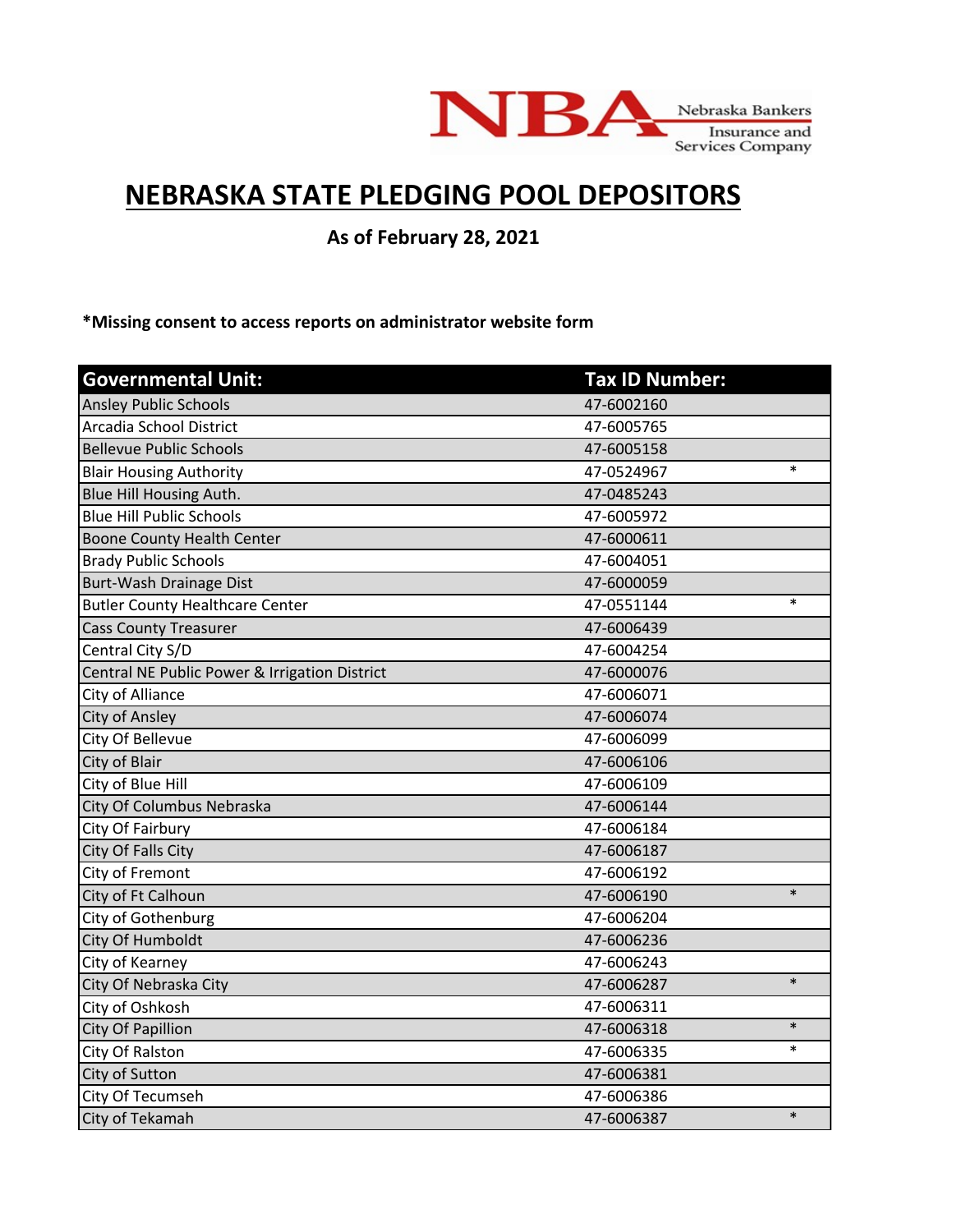| City of Valley                                | 47-6006396 |        |
|-----------------------------------------------|------------|--------|
| <b>Clay County Treasurer</b>                  | 47-6006444 |        |
| <b>Clerk of District Court</b>                | 47-6006516 |        |
| <b>Columbus Housing Authority</b>             | 47-0528366 |        |
| Cornhusker Public Power District              | 47-6000103 |        |
| County of Burt                                | 47-6006437 |        |
| County Of Lincoln Clerk Of The District Court | 47-6006483 |        |
| County of Lincoln School District #1          | 47-6004045 |        |
| <b>Dawson County Treasurer</b>                | 47-6006451 |        |
| Dawson Public Power District                  | 47-6000131 |        |
| Dodge County Treasurer/Clerk                  | 47-6006454 | $\ast$ |
| Douglas County Housing Authority              | 47-0589729 | $\ast$ |
| <b>Douglas County Treasurer</b>               | 47-6006455 | $\ast$ |
| Douglas County West Com School                | 20-2995793 |        |
| East Central District Health Department       | 47-0835183 |        |
| Elkhorn Public School District                | 47-6002635 |        |
| <b>Emerson Hubbard</b>                        | 47-6002527 |        |
| <b>Emerson Rural Fire Prot Dist</b>           | 47-0782351 |        |
| Falls City Pub School Dist 56                 | 47-6005008 |        |
| <b>Farwell Irrigation</b>                     | 35-2326332 |        |
| <b>Franklin Public Schools</b>                | 47-6000665 |        |
| <b>Fremont Rural Fire Protection District</b> | 47-6043050 | $\ast$ |
| Ft Calhoun Rural Fire District                | 47-0624527 |        |
| <b>Garden County Schools</b>                  | 47-6003023 |        |
| <b>Garden County Treasurer</b>                | 47-6006462 |        |
| <b>Giltner Public Schools</b>                 | 47-6003276 |        |
| Gothenburg Health                             | 47-0532605 |        |
| <b>Gothenburg Memorial Hospital</b>           | 47-0532605 |        |
| <b>Gothenburg Public School</b>               | 47-6002400 |        |
| Gothernburg School District 20                | 47-6002400 |        |
| <b>Gretna Rural Fire Department</b>           | 47-0657401 | $\ast$ |
| <b>Hall County Treasurer</b>                  | 47-6006467 |        |
| <b>Hamilton County Treasurer</b>              | 47-6006468 |        |
| <b>Heartland Community Schools</b>            | 47-6006060 |        |
| Heartland S/D                                 | 47-6006060 |        |
| <b>Hooker County Treasurer</b>                | 47-6006473 |        |
| <b>Howard County Medical</b>                  | 47-0681056 |        |
| <b>Howard County Medical Center</b>           | 47-0681056 |        |
| Htrs School District 74-0070                  | 47-0843744 |        |
| Humboldt Housing Auth                         | 47-0486812 |        |
| Jefferson County School District 48-0008      | 47-6003600 | $\ast$ |
| Jefferson County Treasurer                    | 47-6006475 | $\ast$ |
| Johnson County Central Public Schools         | 47-6003688 |        |
| Johnson County Hospital                       | 47-6000874 |        |
| <b>Johnson County Treasurer</b>               | 47-6006476 |        |
| <b>Kearney Public Schools</b>                 | 47-6001393 |        |
| Lancaster County Treasurer                    | 47-6006482 |        |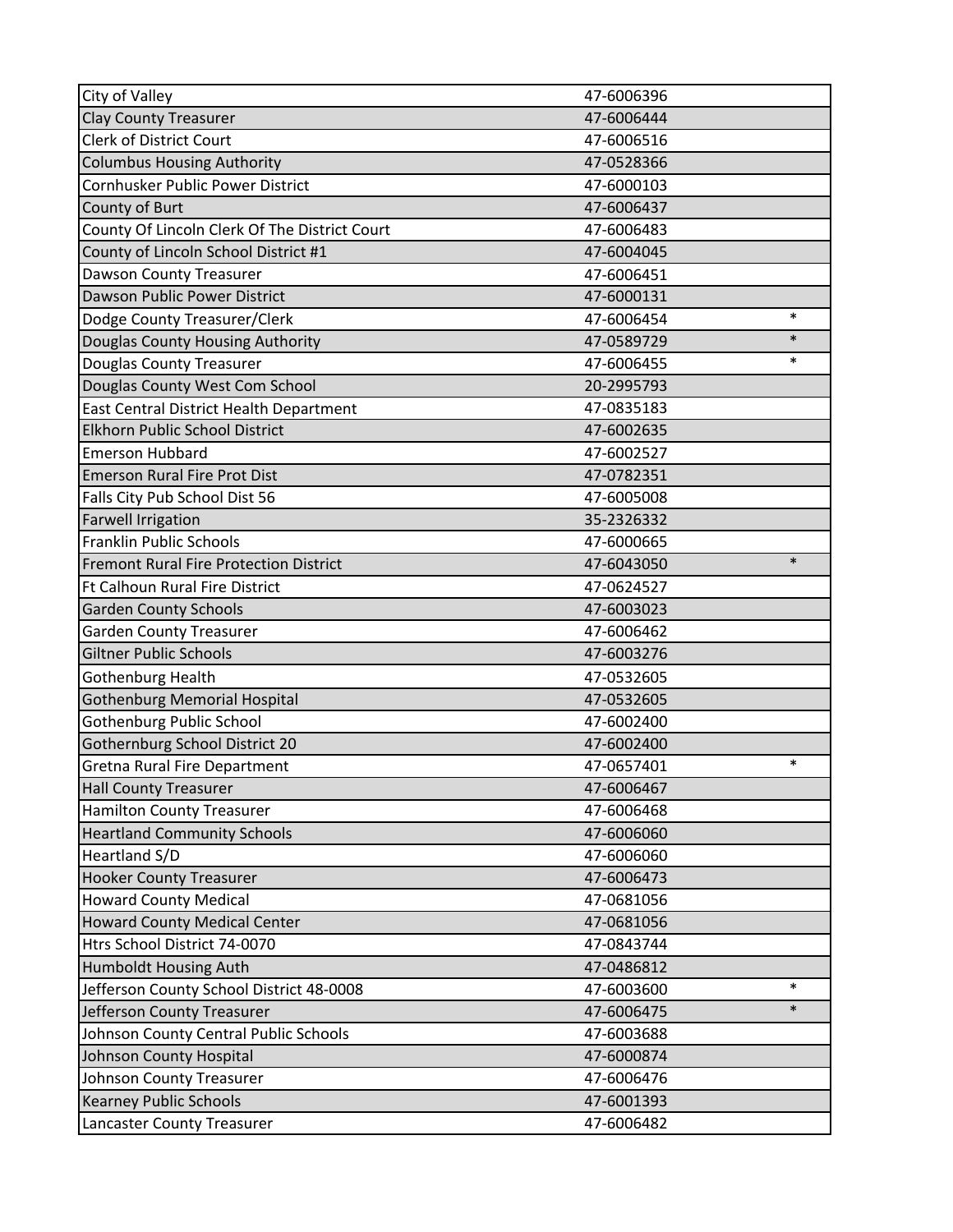| <b>Lincoln County Imprest</b>                                  | 47-6006483 |        |
|----------------------------------------------------------------|------------|--------|
| Lincoln County Treasurer                                       | 47-6006483 |        |
| Loup River Public Power District                               | 47-6000241 |        |
| <b>Maxwell Public Schools</b>                                  | 47-6004052 |        |
| <b>Metro Area Planning Agency</b>                              | 47-0522862 |        |
| Metropolitan Utilities District                                | 47-6000269 |        |
| Mid Plains Community College                                   | 47-0519583 |        |
| <b>Millard Public Schools</b>                                  | 47-6002642 | $\ast$ |
| <b>Millard Suburban Fire</b>                                   | 47-0663488 | $\ast$ |
| Mullen Hospital District                                       | 47-0388355 |        |
| <b>Mullen School District</b>                                  | 47-6007423 |        |
| Nebraska State Treasurer                                       | 47-0491233 |        |
| Nemaha Natural Resources Dist                                  | 47-0542968 |        |
| North Platte Airport Authority                                 | 47-0492732 |        |
| Northeast Community College                                    | 47-0524851 |        |
| Olive Township                                                 | 47-6006560 |        |
| <b>Omaha Douglas County Public Building Commission</b>         | 47-0608107 | $\ast$ |
| Papillion Lavista School                                       | 47-6005159 |        |
| Perennial Rural Ppd                                            | 47-6000562 |        |
| Platte County School District #1 (Aka Columbus Public Schools) | 47-6004811 |        |
| <b>Railroad Transportation</b>                                 | 47-0539398 |        |
| Regional West Garden County                                    | 39-1904975 |        |
| Richardson County Rural Water                                  | 23-7152437 |        |
| <b>Richardson County Treasurer</b>                             | 47-6006501 |        |
| <b>Rock County Treasurer</b>                                   | 47-6006502 |        |
| <b>Sarpy County Treasurer</b>                                  | 47-6006504 |        |
| School District #1 Blair                                       | 47-6005804 |        |
| School District #3 Ft Calhoun                                  | 47-6005807 |        |
| SCHOOL DISTRICT 71-005 (LAKEVIEW COMMUNITY SCHOOLS)            | 47-0525658 |        |
| <b>Scottsbluff County Treasurer</b>                            | 47-6006506 |        |
| Silver Lake Sch Dist.                                          | 47-0698679 |        |
| <b>Stanton Health Care Center</b>                              | 47-0522636 |        |
| <b>Tekamah Airport Authority</b>                               | 47-0663344 | $\ast$ |
| Tekamah Herman School Dist #1                                  | 47-6001482 |        |
| Thirty Mile Irrigation District                                | 46-3946728 |        |
| Transit Authority Of The City Of Omaha                         | 47-0542132 |        |
| <b>Treasurer State of Nebraska</b>                             | 47-0491233 |        |
| Village of Brainard                                            | 47-6006113 |        |
| <b>Village of Campbell</b>                                     | 47-6007114 |        |
| Village of Duncan                                              | 47-0482755 | $\ast$ |
| Village of Dwight                                              | 47-0613057 |        |
| Village Of Elk Creek                                           | 47-0563255 | $\ast$ |
| Village of Giltner                                             | 47-6006201 |        |
| Village of Greeley                                             | 47-6006208 |        |
| Village of Herman                                              | 47-6006228 |        |
| Village of Kennard                                             | 47-0563828 | $\ast$ |
| Village Of Mullen                                              | 47-6006286 |        |